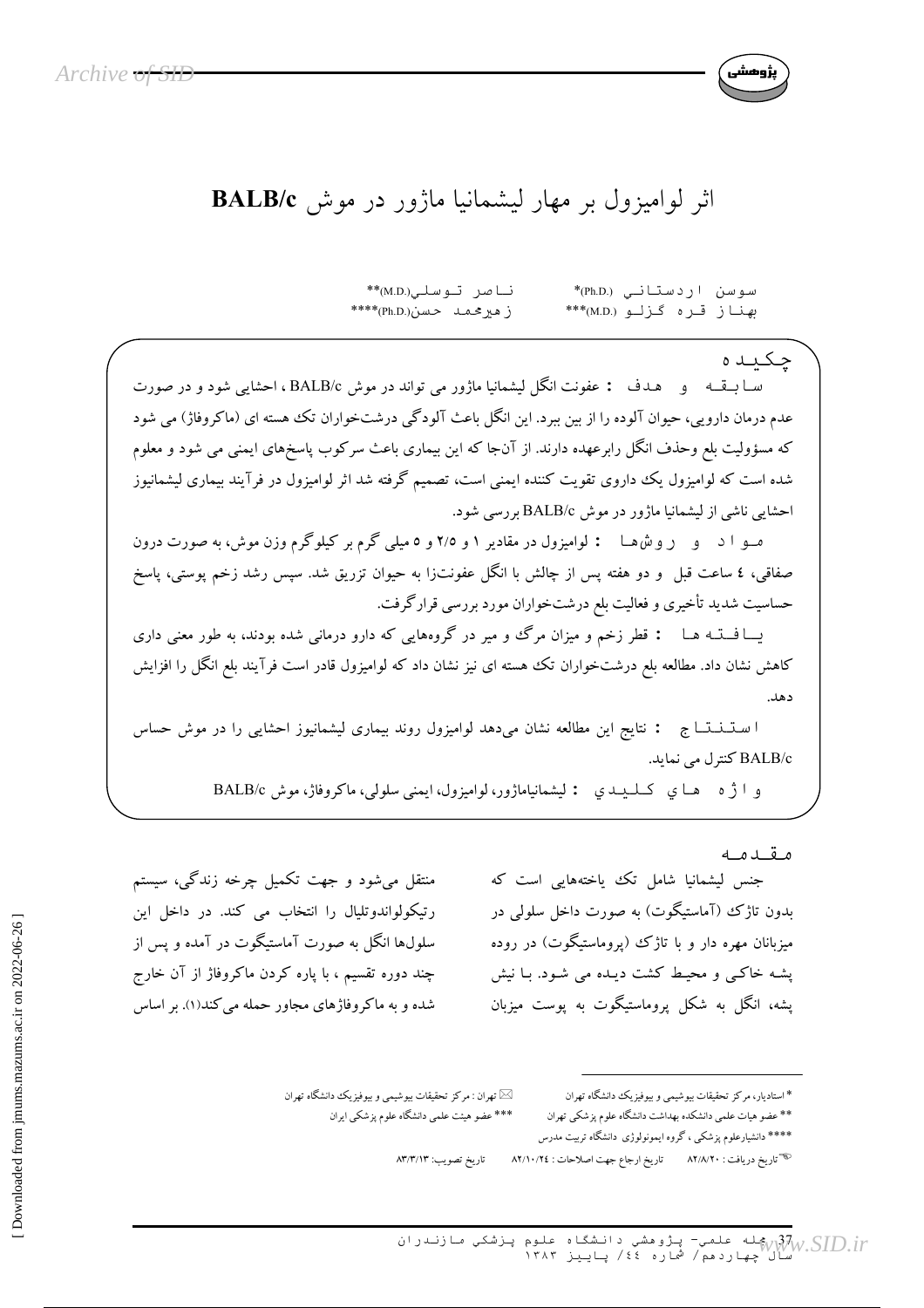گـونه لیشمانیــا، بیمـاری ممکن است موضعی و یا منتشر و کشنـده باشـد. بیمـاری موضعـی لیشمانیـوز جلدی بر اثر آلـودگـی بـا انگـل لیشمـانیـا مـاژور و بیمــاری سیستمیک لیشمانیوز احشایی بر اثر لیشمانیا دونوانبی ايجاد مي شود.

آلوده کردن موش با انگل لیشمانیا ماژور، مدل مناسبی جهت مطالعه تنظیم ایمنبی بر علیـه این عامل بیماریزای درون سلولی است(۲). مطالعات نشان می دهند بعضی از سویههای موشها مثل CBA/j ، C3H/HC ،C57BL/6 نسبت به این انگل مقاوم بوده و پس از آلودگی با این انگل، معمولاً زخمی در آنها بوجود نمي آيد و تنها ممكن است جوش كوچكي در محل تزریق ایجاد شود که بعد از بین می رود(۳). اما سويه ديگر موشها يعني BALB/c نسبت به اين انگل، حساس است و دچار زخمهای بزرگی در محل تزریق انگل می شود که معمولاً بهبود پیدا نمیکند(٤) که از آن در مطالعات به عنوان مدلی از لیشمانیوز احشایی استفاده می شود و با توجه به این که هنوز واکسن مناسبی برای این بیماری پیدا نشده است، درصدد یافتن دارویی مفید بودیم تا به افرادی که در مناطق اندمیک زندگی می کنند، و یا به آنجا مسافرت می کنند داده شود تا در صورت برخورد با انگل بتوانند به خوبی پاسخ دهند. به این منظور از لوامیزول، که متعلق به خانواده داروهای ایمیدازول است و اولین بار در سال ۱۹۲۲ به عنوان داروی ضد کرم مطرح شد، استفاده شد. لوامیزول یک ترکیب ساختگی با وزن مولکولی کم و قابل حل در آب و محلولهای اسیدی و حلالهای قطبی پایدار می باشد. اولین خصوصیت ایمنی- درمانی آن در سال ۱۹۷۱ گزارش شد (٥). در سال ۱۹۷۸، ۱۹۸۸، ۱۹۸۹ گزارشهایی مبنی بر تاثیر این دارو در کنترل لیشمانیوز جلدی در خوکچه هندی، هامستروموش و بیمارانی با CMI تضعیف شده وجود دارد. از نظر داروشناسی، اثرات این دارو در دوز سمی یا نزدیک این دوز مشاهده

می شود. پس از تجویز خوراکمی به سرعت در دستگاه گوارش جذب شده و ٤-١ ساعت بعد در پلاسما به حداكثر غلظت خود مى رسد(٦). اين دارو از طريق افزايش  $\mathrm{Ca}^{+2}$  داخل سلولي باعث افزايش نو كلئو تيدهاي حلقوی و در نهایت افزایش فعالیت تکثیری و ترشحی سلولها می شود(۷). این دارو به صورت غیر مستقیم و همچنین در التهاب های غیر عفونی از طریق ممانعت از ساخته شدن پروستاگلاندین ها و اثر آنتی اکسیدانی باعث محدود شدن التهاب میشود(۹،۸). در برخورد با انگا لیشمانیا ماژور در موش BALB/c به دلیل نقض در پاسخ ایمنی سلولی، ایمنی حفاظت کننده ایجاد نمیشود و در نهایت پیشرفت بیماری و سرانجام مرگ حیوان را سبب می شود. و از آنجایی که دوز مؤثر و طریقه کنترل این انگل به وسیله لوامیزول در این موش بررسی نشده بود، در این مطالعه، اثر این دارو و غلظتهای مختلف آن بر سیستم ایمنی موش های BALB/c نسبت به انگل لیشمانیا و نقش آن دركاهش قطر زخم وافزايش پاسخ ايمنى اختصاصی سلولی با بررسی ازدیاد حساسیت تاخیری و فعالیت ماکروفاژهای صفاقی مورد مطالعه قرار گرفته است.

## مـو ا د و رو ش هـا حيوان و نوع دارو درماني:

موش ماده BALB/c به سن ٨–٦ هفته از انستيتو سرم سازی رازی کرج خریداری و در پنج گروه پنج تایی در قفسهای شفاف با سرپوش میلهای استیل نگهداری گردید. دمای اتاق ۲۲<sup>0</sup>C-۲۰ ، رطوبت ثابت و دوره تاریکی و روشنایی دوازده ساعته برای آنها فراهم گردید. یه گروه مورد آزمایش (گروه اول تا سوم) به ترتیب مقادیر ۰۱ /۲ و ٥ میلی گرم بر کیلوگرم وزن بدنشان به صورت داخل صفاقی، لوامیزول تزریق شد و به گروه شاهد (گروه چهارم و پنجم) به صورت داخل صفاقی بافر فسفات استریل (pH=7.4) تزریق گردید.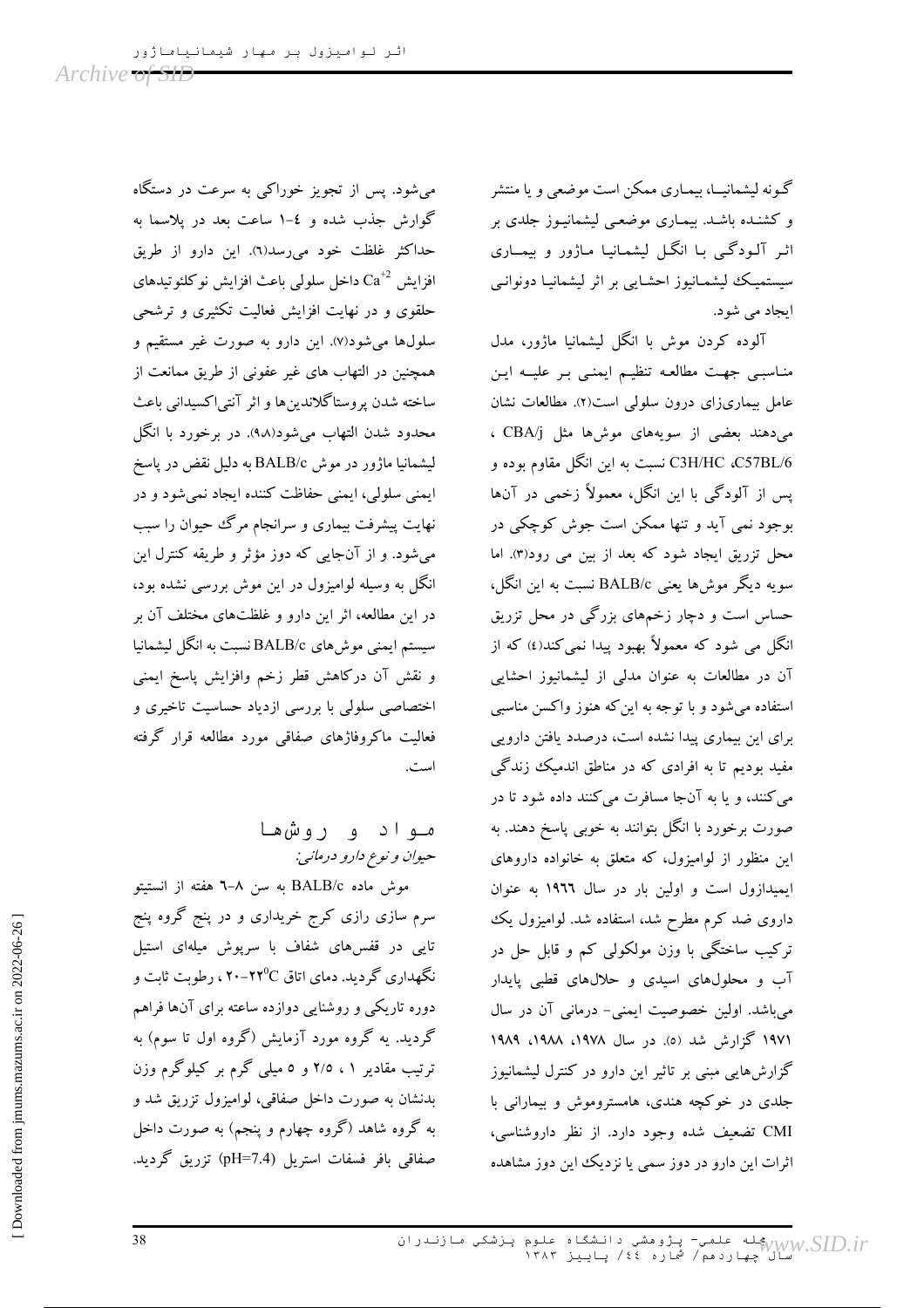تزریق دارو طبق الگوی فوق، ٤ ساعت قبل و دو هفته بعد از حساس کردن حیوانات با انگل لیشمانیا (توضیح آن در زیر خواهد آمد ) انجام گردید.

## انگل :

سويه MRHO IRI75/ER ليشمانيا ماژور از انستيتو یاستور ایران تهیه و فرم بروماستیگوت انگل در محیط کشت NNN در ٢٥<sup>0</sup>C کشت داده شد. برای جداسازی انگل، ۳-۲ روز پس از کشت مایع محیط NNN مدت ۱۵ دقیقه در ۳۰۰۰ rpm سانتریفوژ شد و رسوب با بافر فسفات استریل شستشو داده شده و تعداد انگل زنده بالام نئوبار شمارش و غلظت ۱۰<sup>۷</sup> انگل در میل<sub>ی</sub> لیتر تهيه شد.

حساس كردن موشر ها:

به گروههای اول تا چهارم موش ها ۱×۱<sup>۰</sup> انگل که در فاز ایستا از رشد بودند در حجم ۱ml/۰ و به گروه پنجم ۱ml/۰ بافر فسفات استریل زیر پوستی در قاعده دم تزريق شد.

بررسي قطر زخم:

از هفته اول تا پانزدهم پس از تزریق انگل ناحیه پشت موشها برای سفتی و زخم مورد بررسی قرار گرفت و پس از ایجاد زخم با استفاده از کولیس ورنیه، قطر زخمها اندازهگیری شد.

پاسخ ايمنين جهت بررسی ایمنی سلولی ، پاسخ ازدیاد حساسیت تأخیری (DTH) و نیز درصد و میزان آلودگی سلولهای مونونکلئر صفاقی در محیط کشتin vitro مورد بررسی قرار گرفت.

ازدياد حساسيت تأخيري (DTH):

با افزودن فنل٤/٠ درصد به مدت نيم ساعت به انگل(های زنده، آنتی ژن تهیه شد. سپس انگل(های کشته شده سه بار شسته و ۲×۱×۲ انگل به ازاء هر موش تهیه شد و در کف پای چپ موش های گروه اول تا پنجم که ۱۲ هفته قبل حساس شده بودند، تزریق گردید. بعد از ٢٤ و ٤٨ و ٧٢ ساعت قطر پاى تزريق شده و قطر پاى تزریق نشده اندازه گیری و درصد افزایش قطر پای مو ش ها محاسبه شد.

درصد و میزان آلودگی سلولهای مونونکلئر صفاقی:

ابتدا ۱۰ موشBALB/c ماده ۸–۲ هفته به دو گروه تقسیم شدند. به گروه اول ۲/omg/kg لوامیزول و به گروه دوم (شاهد) سرم فیزیولوژی استریل به صورت داخل صفاقی تزریق شد. ٤ ساعت بعد با تزریق محیط شستوشو به محوطه صفاقی، سلولهای این ناحیه خارج و بعد از شست و شو با دور ۱۵۰۰ r pm به مدت ۱۰ دقیقه سانتریفیوژ شد ، °۱۰ سلول به محیط کشت RPMI حاوی (١٠ درصد) Fetal Calf Serum، ، L-گلوتامين (۲ mM) و هپس (۱۰ mM) و آنتی بیوتیک (۲μg/ml) جنتامایسین وینی سیلین(۱۰ u/ml) اضافه گردید و در انکوباتور ٣٧°C با ٥ درصد  $\rm CO_2$  و بخار آب قرار داده شد. ٢٤ ساعت بعد از كشت، مايع رويي محيط كشت خارج شد و به میزان ۳-۲ برابر تعداد سلولهای چسبیده (ماکروفاژها) انگل لیشمانیاماژور که در فاز ایستا بودند به سلولها اضافه گردید. پس از ۳ ساعت، مایع رویی را خارج کرده و از یک سری سلولهای کشت داده شده یک ساعت بعد و یک سری دیگر ۷۲ ساعت بعد لام .<br>تهیه شد. سلولهای چسبیده شده به ته پلیت را با ضربه مکانیکی جدا کرده و با استفاده از سایتوسانتریفوژ لام تهیه شد. لامها پس از ثابت شدن با رنگ گیمسا رنگتآمیزی شده و تعداد ماکروفاژهای آلوده، تعداد کل ماکروفاژها و تعداد انگل داخل هر ماکروفاژ در گروه آزمون و شاهد شمارش گردید. جهت بررسی اثر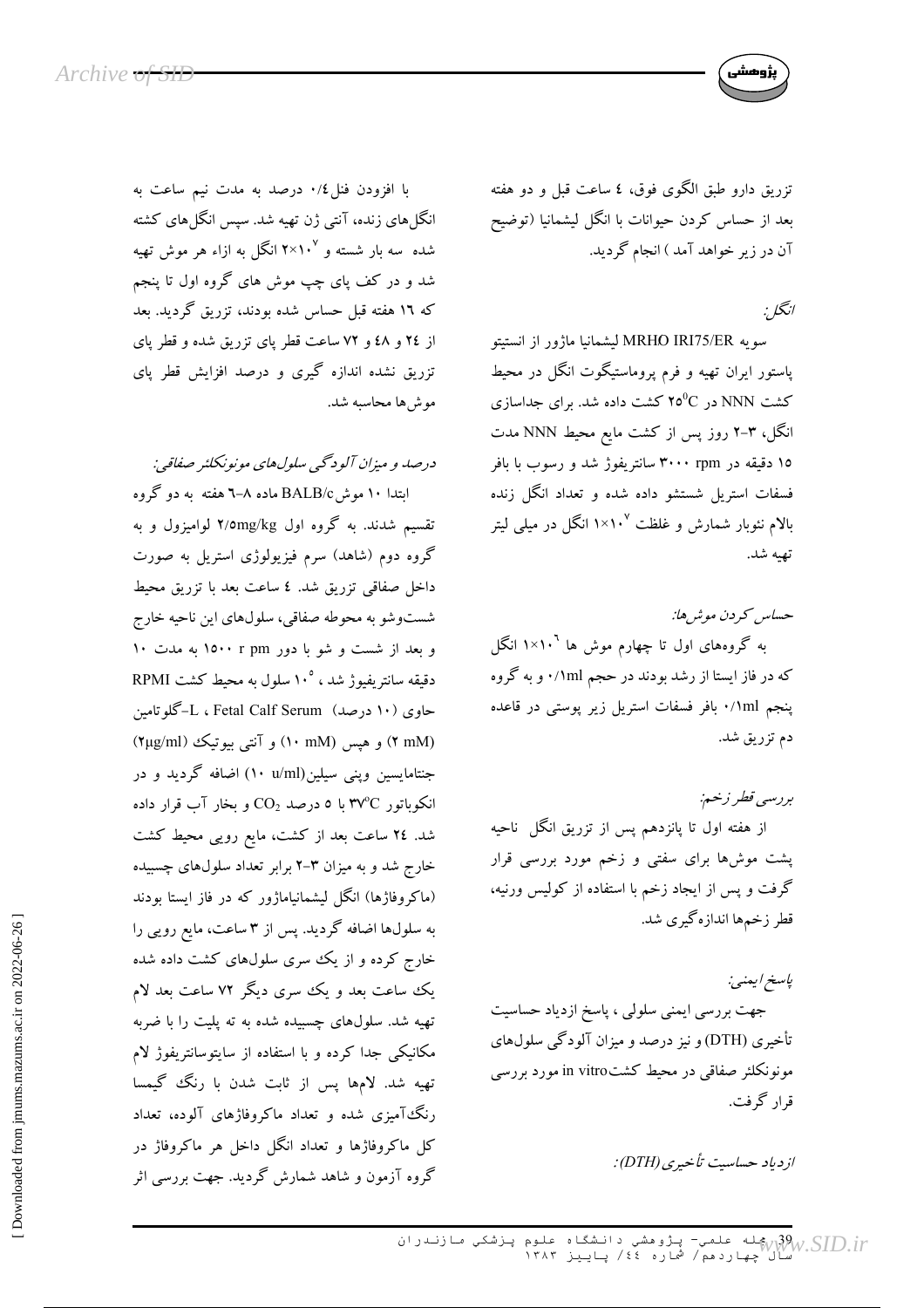حساس شدند و هر هفته ناحیه پشت موش۵ا برای سفتی

و زخم مورد بررسی قرارگرفت. تقریباً از هفته پنجم در گروه شاهد مثبت (گروه چهارم) زخم در ناحیه تزریق دیده شد. درگروه سوم (omg/kg) از هفته ششم و گروه اول و دوم (۱ و ۳/۵ mg/kg) از هفته هفتم زخم بوجود آمد. درنمودار شماره۱ ، قطر متوسط زخم در هر گروه در طول ١٥ هفته آمده است. با استفاده از pair T test می توان نشان داد قطر زخم در گروههایی که دارو گرفتهاند، نسبت به شاهد مثبت به طور معنی داری (P value<・/・・۱) كاهش يافته است . حتى بعد از ١٥ هفته نیز قطر زخم در این گروهها نصف گروه شاهد است. همینطور در گروهی از موشها که ۲/omg/kg لـواميــزول دريــافت كــردهانـد، نسبت به گــروهي كـه omg/kg دارو گرفته، قطر زخمها بهطور معنی داری (P value< · / ۰۰۱) كاهش داشته است. با رسم خطوط رگراسیون قطر زخم ها در هر گروه با استفاده از آزموا آنالیز کوواریانس ثابت شد که شیب خطوط رگراسیون در گروههای مختلف یکسان نیست، یعنی بعد از مدتی قطر زخم در گروههای مختلف با هم یکسان نمی شود و قطر زخم درحبواناتی که دوزهای مختلف داروگرفتهاند، متفاوت است وخطوط رگراسیون قطر زخم درگروههای مختلف، افقی نیست. دارو در مقاومت به عفونت و فعالیت ضد میکروبی از فرمول های زیر استفاده شد :

درصد ماکروفاژهای عفونی درآزمون-درصد ماکروفاژهای عفونی درشاهد<br>۱۰۰۰ - مقاه مت،مهضم نیت درصدماکروفاژهای عفونی در شاهد

درصدماکر وفاژهای عفونی در ٢٤ ساعت

ازآنالیز رگراسیون جهتبررسی قطرزخمدرگروههای مورد مطالعه استفاده شد و همبستگی تابعیت اندازه قطر زخمها با زمان، در هر گروه بررسی گردید. یس از ہر آور د ضرایب رگراسیون، منحنی پراکندگی و خطوط رگراسیون هر گروه رسم شدو سپس بااستفاده از آنالیز کوواریانس شیب خطوط رگراسیون و منطبق .<br>نبودن آنها بر همدیگر و موازی نبودنشان با هم بررسی گردید. در بررسی اندازهگیری DTH اختصاصی بر علیه لیشمانیا ماژور از آنالیز واریانس یک طرفه استفاده شد.

ىافته ها بررسی تأثیرلوامیزول بر روی قطر زخم ناشی ازلیشمانیاماژور در موش BALB/c: به سه گروه موش به ترتیب ۱ و ۲/۵ و ۵ میلی گرم

بر کیلوگرم وزن بدنشان دوبار لوامیزول تزریق شد.گروه اول تا چهارم با تزریق ۱×۱۰<sup>۱</sup> انگل در قاعده دمشان

نم**ودار شماره ۱ :** میانگین قطر زحمها در گروههای مختلف موش BALB/c در هفتههای بعد از تزریق دارو و انگل و انگل به تنهایی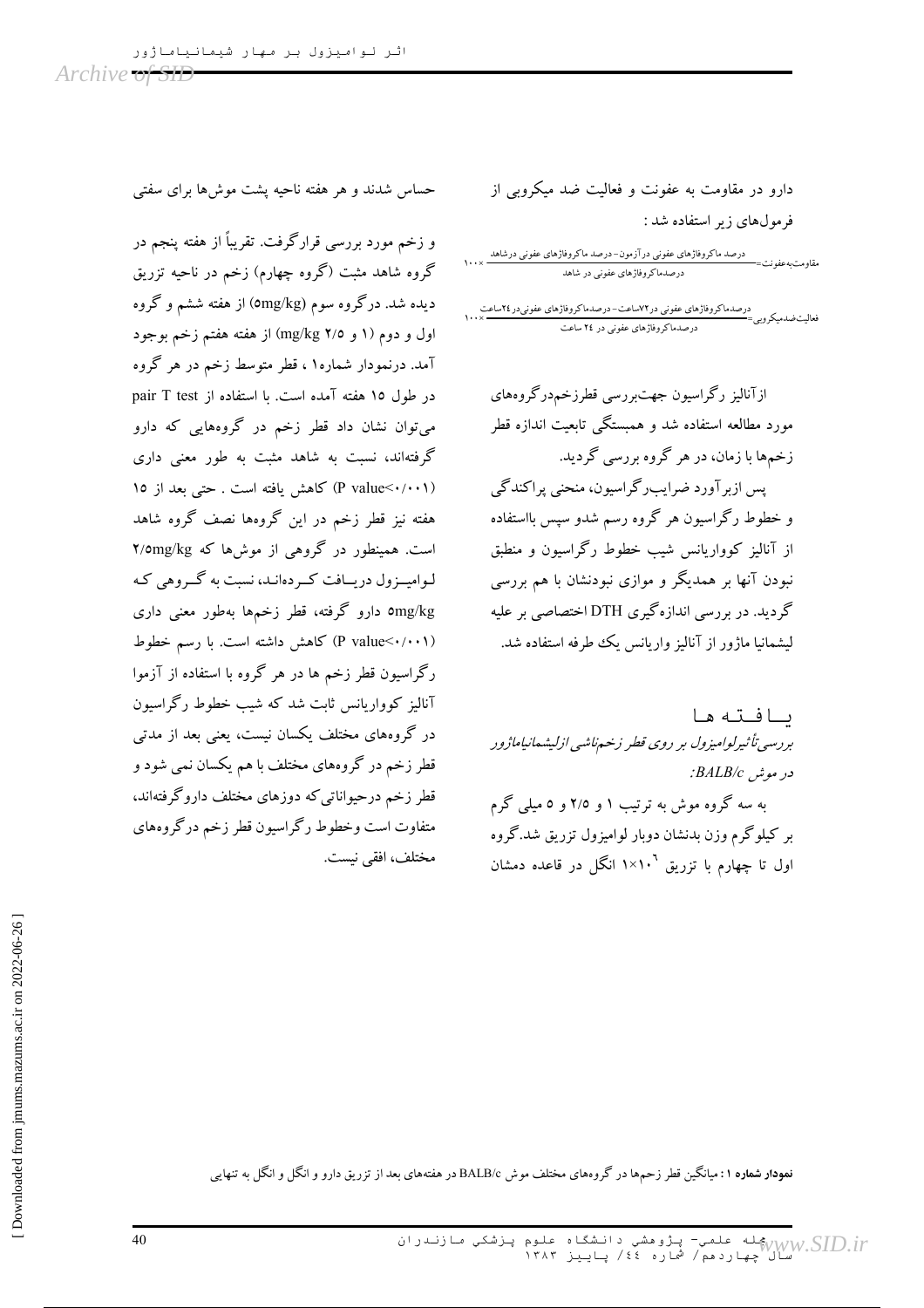

در هیچ،یک از گروهها تا هفته سیزدهم، مرگ و میری مشاهده نشد. اما از هفته سیزدهم در گروه شاهد مثبت، مرگ و میر مشاهده شد و تا آخر هفته پانزدهم ۲۰ درصد از موشهای این گروه در اثر عفونت لیشمانیایی مردند؛ در صورتی که در گروههای درمان شده حتی یک ماه پس از خاتمه بررسیها نیز مرگ و میری مشاهده نشد (داده ها نشان داده نشده است). بررسی تأثیر لوامیزول بر روی پاسخ ایمنی اختصاصی سلولي در موش آلوده با ليشمانياماژور :

هفته شانزدهم پس از حساس کردن موشها به ترتیبی که ذکر شد°۲×۱۰ انگل کشته شده با فنل ۰/٤ درصد در کف پای چپ به صورت زیر پوستی به حیوانات تزریق شد و پاسخ DTH آنها بعد از ٢٤ و ٤٨ و ۷۲ ساعت مورد ارزیابی قرار گرفت. در ۲٤ ساعت اول بعد از برخورد با آنتی ژن، اختلافی بین گروهها مشاهده نشد، اما در ٢٤ ساعت دوم و سوم (٤٨ و ٧٢ ساعت) كه التهاب ناشي از تزريق برطرف شده بود، اين اختلافها خیلی بهتر مشاهده شد که نتایج در جدول ۱ آمده است.

جدول شماره ۱: میانگین قطر پا حاصل از پاسخ DTH در اثر تزریق داروی لوامیزول با مقادیر ذکر شده در فواصل زمانی معین را نشان می دهد .

| مبانگمن درصد             | مبانگین درصد                                    | مىانگىن درصد                |                       |
|--------------------------|-------------------------------------------------|-----------------------------|-----------------------|
| افزايش قطر يا            | افزايش قطر يا                                   | افزايش قطر يا               | گروه                  |
| ىعد از ۷۲ ساعت           | بعد از ٤٨ ساعت                                  | ىعد از ٢٤ ساعت              |                       |
| $A/1Y$ o $\pm$ r/Y       | YA/YV±V/A*                                      | $E0/\cdot Y0 \pm V/AV$      | یک میلیگرم لوامیزول   |
|                          |                                                 |                             | بر کیلوگرم وزن        |
| <b>YV/ . Y ± 1 Y/0**</b> | YV/· VV±A/٣                                     | $27/170 \pm 7/17$           | ۲/۵ میلی گرم لوامیزول |
|                          |                                                 |                             | بر کیلوگرم وزن        |
| ۱۰±۱٤۰۱                  | $11/1V \pm 19/0$                                | 19/0±19/090                 | ٥ میلي گرم لوامیزول   |
|                          |                                                 |                             | بر کیلوگرم وزن        |
| $0/\lambda + 0$          | $\Lambda$ / $\Upsilon\Upsilon \pm V / V \times$ | $1\lambda/\lambda \pm 1.71$ | كترل منفي             |
| $11/21 \pm 2.2$          | <b>Y 1/A £ ± 0/2</b>                            | $Y\Sigma/\cdot V \pm Y$     | كنترل مثبت            |

\* اختلاف معنى دارو با P value كمتر از ٠/٠٥

\*\* اختلاف معنى دارو با P value كمتر از ٠/٠٠٥

بعد از ٤٨ و ٧٢ ساعت بين گروهها اختلاف معنى داری دیده می شود . بعد از ٤٨ ساعت اختلاف بين

گروهی که mg/kg ۱ لوامیزول گرفته و شاهد منفی با شاهد مثبت به ترتیب با P value برابر ٤ ٠/٠ و ٠/٠ معنى دار است، اما بعد از ٧٢ ساعت اختلاف بين گروهی که ۲/omg/kg لوامیزول گرفته با شاهد مثبت به ترتیب با P value برابر ۰/۰۰۳. معنی دار است. ولی بین گروههایی که ۱mg/kg و omg/kgهامیزول گرفتهاند، با شاهـد مثبت اختـلافـی دیـده نمیشـود. پـس دوز ۲/٥mg/kg لوامیزول، بیشترین تحریک را در سیستم ایمنی سلولی موشBALB/c آلوده ایجاد کرده است؛در صورتی که دوزهایmg/kg و omg/kg بی تأثیر بودهاند و همینطور اختلافی با ۰/۰۹ P value . بین گروه شاهد مثبت و منفی نشان می دهد که تزریق انگل در این سوش از موش نمی تواند ایمنی محافظت کننده ایجاد کند، به دلیل کاهش در پاسخ ایمنی سلولی، در این موش پیشرفت بیماری و سرانجام مرگ حیوان دیده می شود؛ در صورتی که تزریق ۲/ omg/kg لوامیزول، سیستم ایمنی سلولی را تحریک کرده و در نتیجه در برخورد با یک مهار کننده سیستم ایمنی (مانند انگل لیشمانیا) موجود را حفاظت می کند و قدرت پاسخ دهی موجود را به آنتي ژن بالا مي برد.

تأثیر لوامیزول روی بلع انگل به وسیله ماکروفاژهای صفاقى موش BALB/c در in vitro:

بعد از رنگ آمیزی نمونهها با استفاده از بزرگ نمایی ۱۰۰X تعداد انگل در هر ماکروفاژ، در گروههای مورد آزمایش و شاهد پس از یک ساعت و ۷۲ ساعت شمارش گردید که نتایج در جدول شماره ۲ نشان داده شده است.

همانطور که در جدول ۲ مشخص است درصد ماکروفاژهای آلوده در گروه آزمایش بیش از شاهد است که شاید به علت افـزایش قــدرت بلـع در ماکروفاژهای گروه آزمایش باشد. اما بعد از ۷۲ ساعت درصد ماکروفاژهای آلوده آزمایش هنوز بیش از درصد ماکروفاژهای آلوده شاهد می باشد.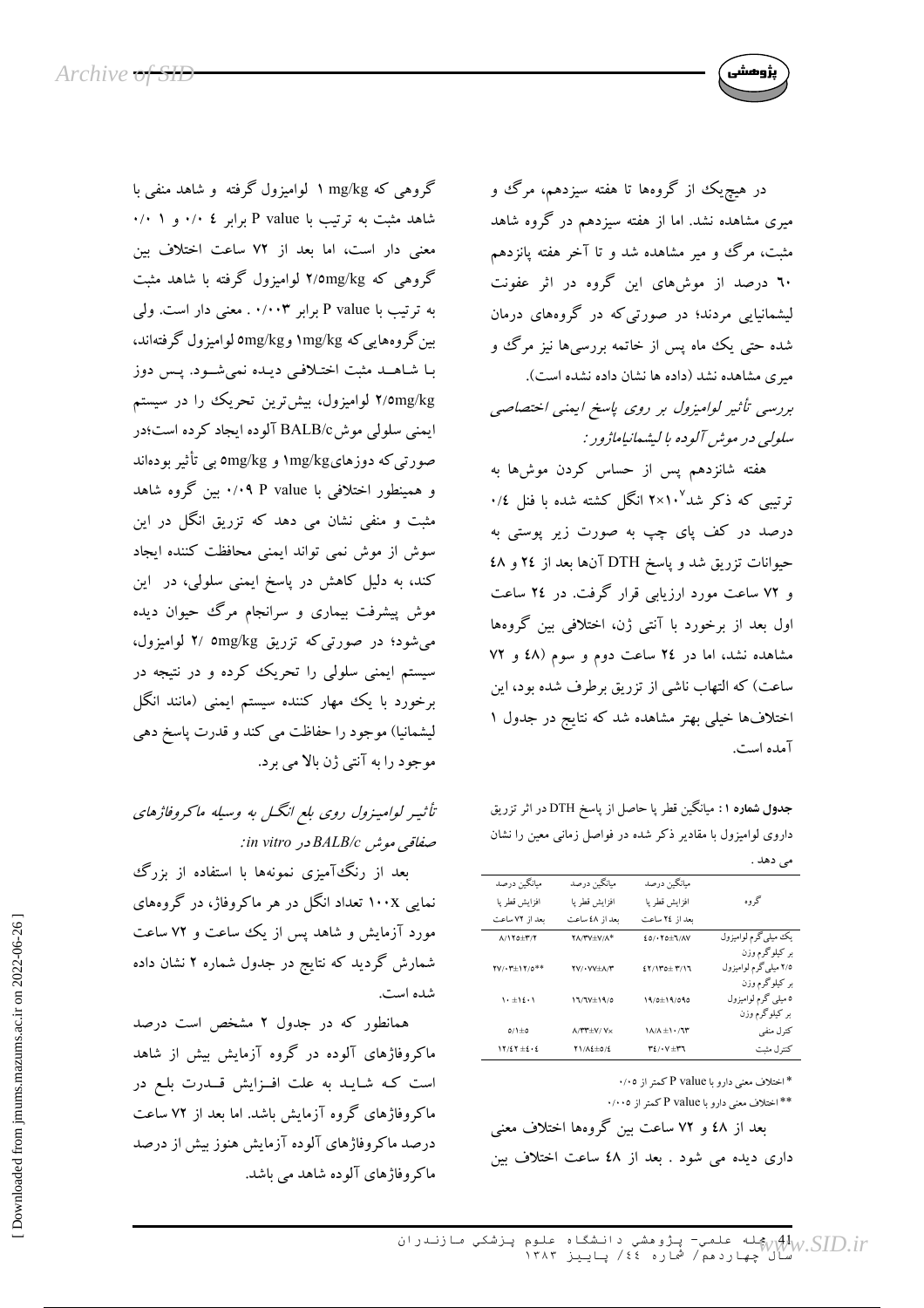| تعداد انگل در هر<br>ماكروفاژ آلوده | درصد<br>ماكروفاژ آلوده | تعداد انگل | ماكروفاژآلوده | كل ماكروفاژ | گر وه | زمان      |
|------------------------------------|------------------------|------------|---------------|-------------|-------|-----------|
| ١/٨٤                               | $Y \cdot / 9$          | ۱۱۸        | ٦٤            | $r \cdot o$ | آزمون | ىك ساعت   |
| 1/10                               | 17/12                  | ٥٣         | ٣٢            | ۱۹۰         | شاهد  | پس از کشت |
| $Y/\Sigma Y$                       | 02/02                  | ٦٠٠        | ٢٤٦           | ٤٥١         | آزمون | ۷۲ ساعت   |
| 1/91                               | OY/Y                   | ٤٨٤        | ۲٥٠           | ٤V٨         | شاهد  | پس از کشت |

جدول شماره ۲: فعالیت فاگوسیتوزی ماکروفاژهای صفاقی موش در اثر تزریق ۲/٥ mg/kg داروی لوامیزول را نشان می دهد

عحث

انگل لشمانیا ماژور در موش BALB/c بعلت نقص پاسخ ایمنی حفاظت شده در این حیوان ایجاد زخم کرده و سپس توسعه یافته، تمام اندامها را درگیر نموده و در نهایت موجب مرگ حیوان می شود. در این مطالعه برای اولین بار نشان داده شد که تزریق mg/kg ۲/۵ لوامیزول باعث كاهش قطر زخم و همینطور افزایش پاسخ DTH و افزایش تعداد و فعالیت ماکروفاژها شده و در نهایت طول عمر موشهای آلوده BALB/c را افزایش میدهد. مهمترین سایتوکاینی که باعث القاء Inducible No synthetase) iNOS) و تولید گونه های فعال نيتروژن ميشود، IFN-γ مي باشد(١٠) .TNF- α به صورت سینرژیک با IFN – γ عمل می کند(۲). در مقابل، سایتوکاینهای دیگر مثلβ-TGF و IL-۱۰ باعث پایین آمدن میـزان بیـان iNOS در ماکروفاژ می شونـد (۱۱،۱۲). همین طور نشان داده اند که موشهای مقاوم به ليشمانيا مثل C3H/He ، C57BL/6 و CBA/j با توليد میزان بالای IFN-γ قادر به کنترل بیماری هستند. اما به دلیل این که موشهای حساس BALB/c مقدار کمی IFN-γ تولیدمی کنند، بیماری در آنها پیشرفت می کند (١٢تا١٧). از آنجا كه در اين مطالعه از ابتداى آزمايش لنفوسیتها از محیط خارج شده و حتی در صورت تحریک لنفوسیتها توسط لوامیزول، کمکی از طرف آنها به ماکروفاژها نمی رسد، انگل در داخل ماکروفاژها تکثیر نموده و این امر نشان می دهد که احتمالاً حضور مداوم سايتوكاينها براي فعاليت ماکروفاژها در جهت انهدام انگلها ضروری است و یا

احتمالاً برای کنترل رشد انگل یا انهدام آن، ۷۲ ساعت، زمان کافی برای بررسی فعالیت ضد انگلی ماکروفاژها و مقاومت به عفونت در آنها نبوده است. به همین دلایل، نتایج بررسی حاضر با عدم کاهش تعداد انگل در ماکروفاژهای درمان شده با لوامیزول مواجه بوده است. در مطالعات انجام شده بر روی لوامیزول معلوم شده است که پاسخ ایمنی سلولی ، تعداد لنفوسیتهای T ، NK و پاسخ لنفوسیتهای T به ConA را افزایش میدهد(۱۸) همچنین در مطالعه دیگر گزارش شده است که این دارو فعالیت سلولهای Th-1 را در پاسخهای DTH افزایش می دهد (۲۰،۱۹) .

در بدن انسان و سایر جانوران، اولین و مهمترین سلولی که انگل لیشمانیا به آن حمله میکند و از طریق گیرنده CR1 وارد آن میشود، ماکروفاژ است(۲۲،۲۱). وقتی انگل از این طریق وارد می شود، از اثرات انفجار تنفسی سلول در امان خواهد بود(۲۳). در این مطالعه که بر روی فعال سازی ماکروفاژها در بلع و انهدام انگل متمرکز شده بود، نشان داده شد که این دارو سبب افزایش فعالیت ماکروفاژ در بلع میگردد (افزایش فاگوسیتوز)؛ در حالبی که همان طور که در سطور بالا آمده است، چون در این مطالعه لنفوسیتها قبلاً از محیط کشت خارج شده بودند و در نتیجه محیط کشت ماكروفاژ فاقد سايتوكاين هاى لازم براى القاء اثرات انفجار تنفسی و تولیدگونههای فعال نیتروژن بوده است، تنها شاهد افزایش تعداد انگل در داخل ماکروفاژهای درمان شده با لواميزول بوديم.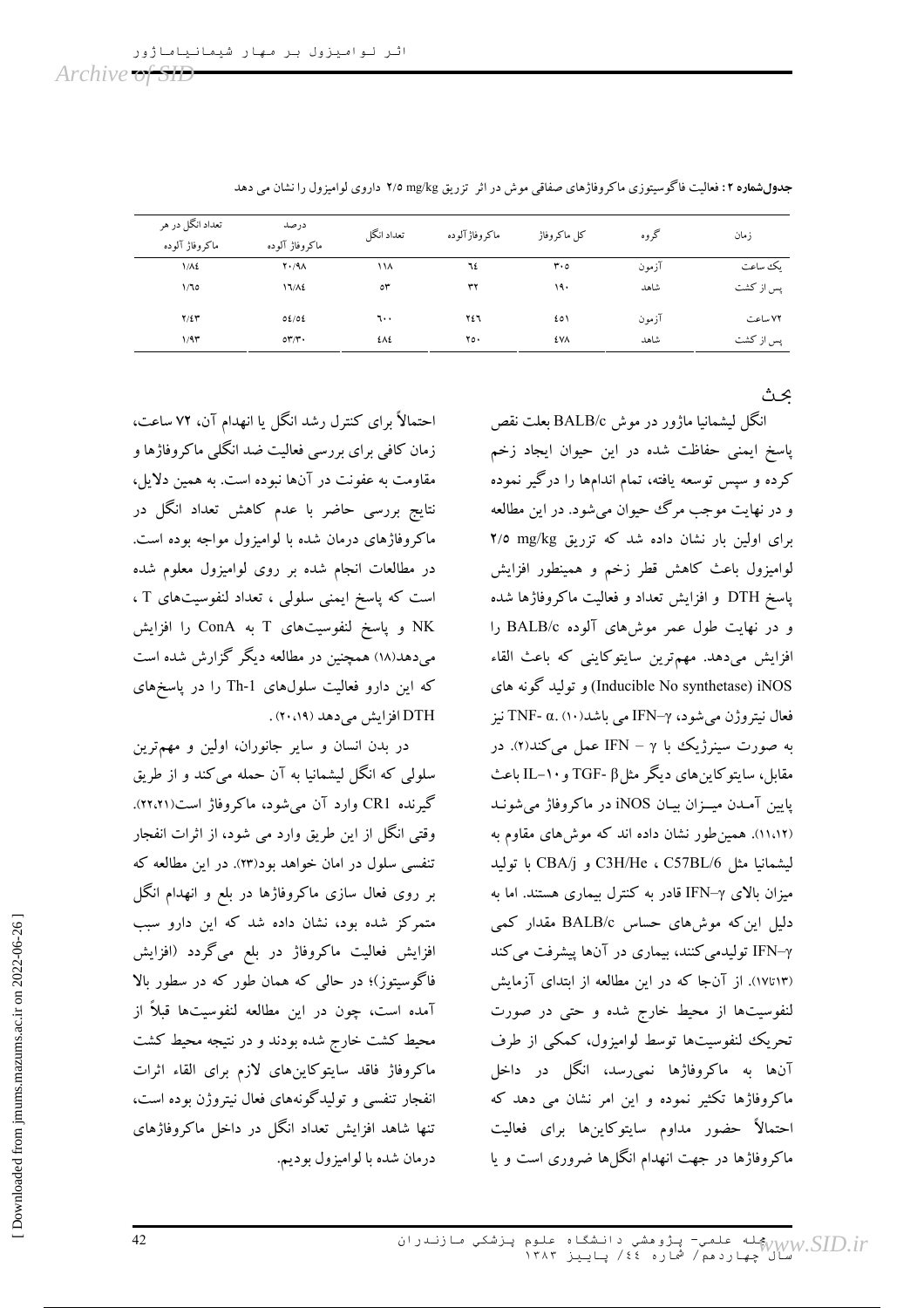- 1. Chang K.G. Howard G.J. Greenblatt C.L. "Human parasitic diseases" Chang K.P. Bray R.S. (ed), vol 1, Oxford: Elsevier Press, 1985. PP  $1 - 31$ , 111-163.
- 2. Stevan L.R.M Locksley R.The regulation of immunity to leishmania major. Annu. Rev. Immunol. 1995; 13: 151-77.
- 3. Bogdan C, Gessner A, Rollinghoff M. Cytokines in leishmaniasis: a complex network of stimulatory and inhibitory interaction. *Immunobiol.* 1993; 189: 356-96
- 4. Liew F.Y.O'Donnell C.A.() Immunology of leishmani-asis.Adv.Parasitol. 1993; 32: 161-259.
- 5. Renoux G. Renoux M. Immunostimulating effect of an imidotiiazole in the immunization of mice against brucella abortus infection. CR Acade Sci Hebd **Seances Acad Sci D.** 1971; 272(2): 349-350.
- 6. Donald G, Payan M.D. "Basic & Clinical Pharmacology" Bertram G, Katzung (ed) pp:504, Appleton & Lange, A publishing Division of prentice Hall Previous editions, 1992.
- 7. Hadden J.W, Englard A, Salik J.R, Hadden E.M. The comparative effects of isoprinosine, levamisole, muramyl dipeptide lymphocyte and and macrophage proliferation and activation invitro. Int. J. **Immunopharmacol.** 1979; 1(1): 17-27.
- 8. Stringfellow D.A, Fitzpatrick F.A, Sun F.F, McGuire JC. Prostacyclin

فـهرست مـنابـع biosynthesis in activated, stimulated and normal mouse peritoneal cell populations. Prostaglandings, 1978 Dec; 16(6): 901-10.

- 9. Vanwauwe J, Goossens. The effects of antioxidants on the stimulation of mouse thymocytes by Concanavalin A. Int. J. **Immunopharmacol.** 1979; 1(3): 233-7.
- 10. Ding A.H. Nathan C.F. Stuehr D.J. Realase of reactive nitrogen intermediates and reactive oxygen intermediates from mouse pertoineal mecrophages.Comparison of activating cytokine and evidence for independent production. J. Immunol. 1988; 141: 2407-2412.
- 11. Bogdan C. Vodovotz Y. Nathan C. Macrophage deactivation by interleukin-10. J. Exp. Med. 1991; 174: 1549-1555.
- 12. Ding A, Nathan C.F, Graycar J, Derynck R, Sduehr D.J, Srimal S. Macropage deactivating factor and transforming growth factors beta 1, beta 2 and beta 3 inhibit induction of macrophage nitrogen oxide by interferon gamma. J. Immunol. 1990; 145: 940-944.
- 13. Huang S, Hendricks W, Althage A, Hemmi S, Blue thmann H, Vilcek J, et al. Immune response in mice that lack the interferon gamma receptor. Science 1993; 259: 1742-1745.
- 14. Dalton D.K., Pitts-Meek S., Keshav S. Figari I.S, Bradley A, Stewart T.A.